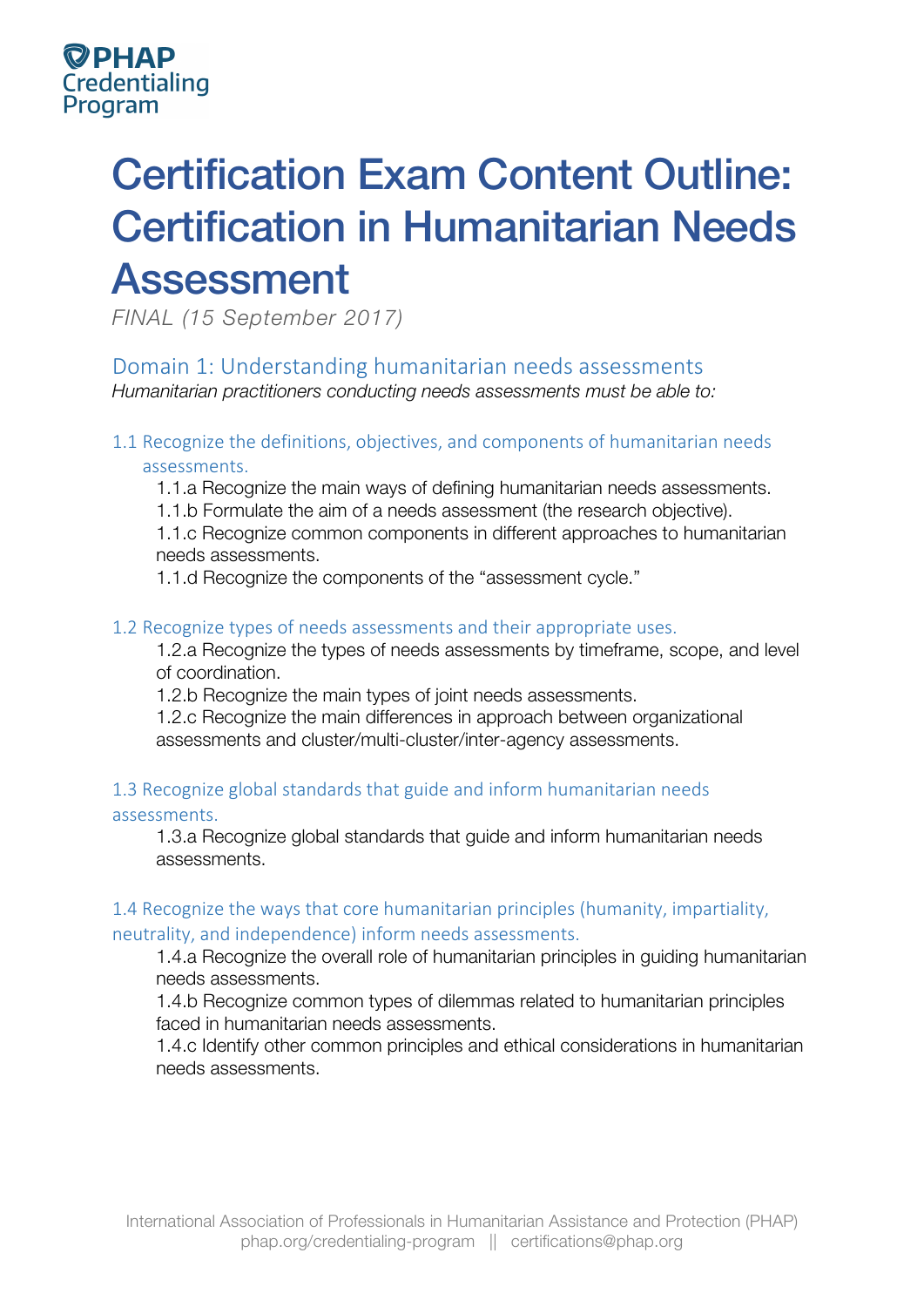

1.5 Recognize the relationship between timeliness and accuracy in needs assessment and how this impacts decision-making.

1.5.a Recognize the relative need for accuracy in information at different stages of an emergency.

1.5.b Recognize differences in approach for needs assessments for sudden onset, slow onset, and protracted crises.

1.5.c Recognize the implications of conducting a "good enough" assessment.

1.6 Recognize ways in which preparedness can strengthen needs assessment processes.

1.6.a Identify information management tools that can strengthen preparedness for needs assessments.

1.6.b Identify other measures that can strengthen preparedness for needs assessments.

#### 1.7 Identify common criticisms of humanitarian needs assessment and how these criticisms can be addressed.

1.7a Identify the main criticism related to lack of coordination, bias, relevance, unsound methodologies, and accountability and ethics.

1.7b Identify strategies to address the criticism related to lack of coordination, bias, relevance, unsound methodologies and accountability and ethics.

#### Domain 2: Planning needs assessments

*Humanitarian practitioners conducting needs assessments must be able to:* 

#### 2.1 Recognize which data is essential or non-essential for a specific research objective.

2.1.a Recognize which data is essential or non-essential for a specific research objective.

2.1.b Estimate time and resources required to collect and analyze different kinds of data.

#### 2.2 Identify the roles of stakeholders involved in needs assessments.

2.2.a Recognize the roles of the main types of stakeholders relevant to needs assessments.

2.2.b Recognize stakeholder identification tools.

#### 2.3 Identify the main types of secondary data relevant to a needs assessment and the support services for secondary data review.

2.3.a Identify common categories and sources of secondary data.

2.3.b Identify support services for secondary data review.

2.3.c Recognize factors that affect the trustworthiness of secondary data.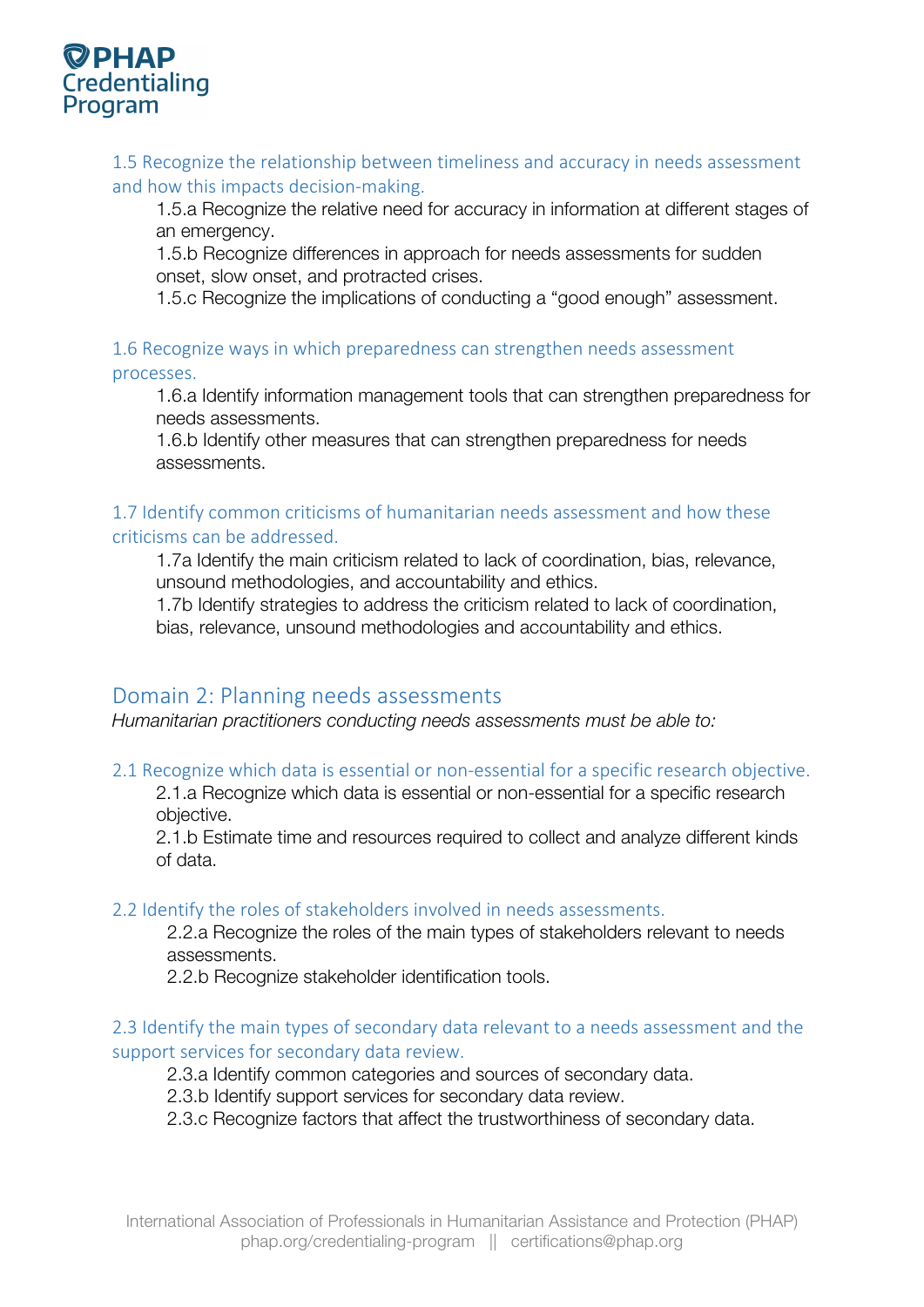

#### 2.4 Recognize the uses for historical data, trends, and baselines in humanitarian needs assessments.

2.4.a Recognize the uses for historical data, trends, and baselines in humanitarian needs assessments.

## 2.5 Recognize techniques for primary data collection and their purposes, strengths,

#### and limitations.

2.5.a Identify the main techniques for primary data collection in humanitarian needs assessments.

2.5.b Recognize the purposes, strengths, and limitations of different techniques. 2.5.c Recognize the main challenges in reconciliation of data from different techniques.

2.6 Identify the financial and human resources necessary for data collection, analysis, and dissemination.

2.6.a Identify the financial and human resources required for primary data collection, secondary data collection, analysis, dissemination, and community engagement and feedback.

#### 2.7 Recognize common categories for disaggregating data and the implications for data collection and analysis.

2.7.a Recognize common dimensions for disaggregating data and how they can be operationalized.

2.7.b Recognize the impact of the disaggregation approach on both data collection/analysis timing and required resources.

#### 2.8 Identify methods to involve stakeholders in the design, data collection, and analysis.

2.8.a Identify methods to involve stakeholders in assessment design, data collection, and analysis.

#### Domain 3: Data collection for needs assessments

*Humanitarian practitioners conducting needs assessments must be able to:* 

#### 3.1 Identify relevant ICT tools for humanitarian needs assessments and their implications for data collection.

3.1.a Identify commonly used data collection platforms and the critical factors related to platform choice.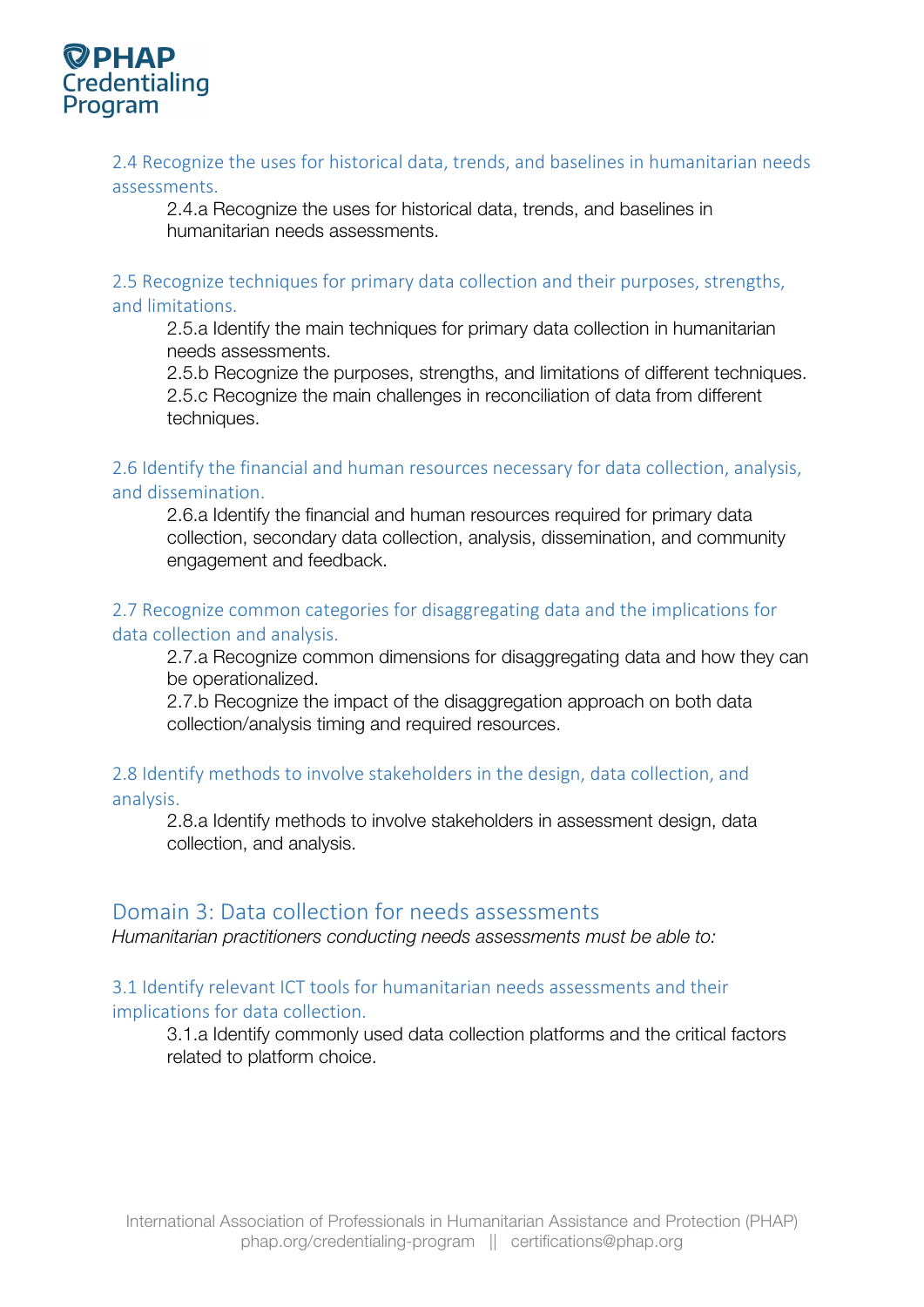

3.2 Recognize appropriate sampling techniques for humanitarian needs assessments.

3.2.a Identify the different types of sampling used in humanitarian needs assessments and their implications for data collection and analysis. 3.2.b Recognize key considerations for mapping out and selecting key informants.

#### 3.3 Recognize implementation considerations when conducting direct observation data collection.

3.3.a Recognize which data needs are suitably addressed by direct observation. 3.3.b Recognize the different forms of direct observation for data collection and the main considerations for carrying them out.

3.3.c Recognize considerations when triangulating direct observation results.

#### 3.4 Recognize the main considerations for carrying out interviews.

3.4.a Recognize which data needs are suitably addressed by different types of interviews.

3.4.b Identify different interview types and their implications.

3.4.c Recognize the risk of bias in interviews and methods for minimizing this risk.

3.4.d Recognize the risk of gate-keepers and methods to avoid them.

3.4.e Recognize considerations in triangulating interview results.

3.4.f Recognize best practice for seeking consent and respecting confidentiality in interviews.

3.4.g Recognize the appropriateness of questions for specific research objectives.

#### 3.5 Recognize the different forms of participatory assessment methods and the associated considerations.

3.5.a Recognize which data needs are suitably addressed by participatory assessment methods.

3.5.b Identify different types of participatory assessment methods.

3.5.c Identify tools to assist with participatory assessments.

3.5.d Recognize considerations in triangulating participatory assessment results.

#### 3.6 Recognize methods for compiling and organizing data.

3.6.a Recognize best practice for compiling and organizing data.

3.6.b Identify methods for consolidating datasets using different indicators and levels.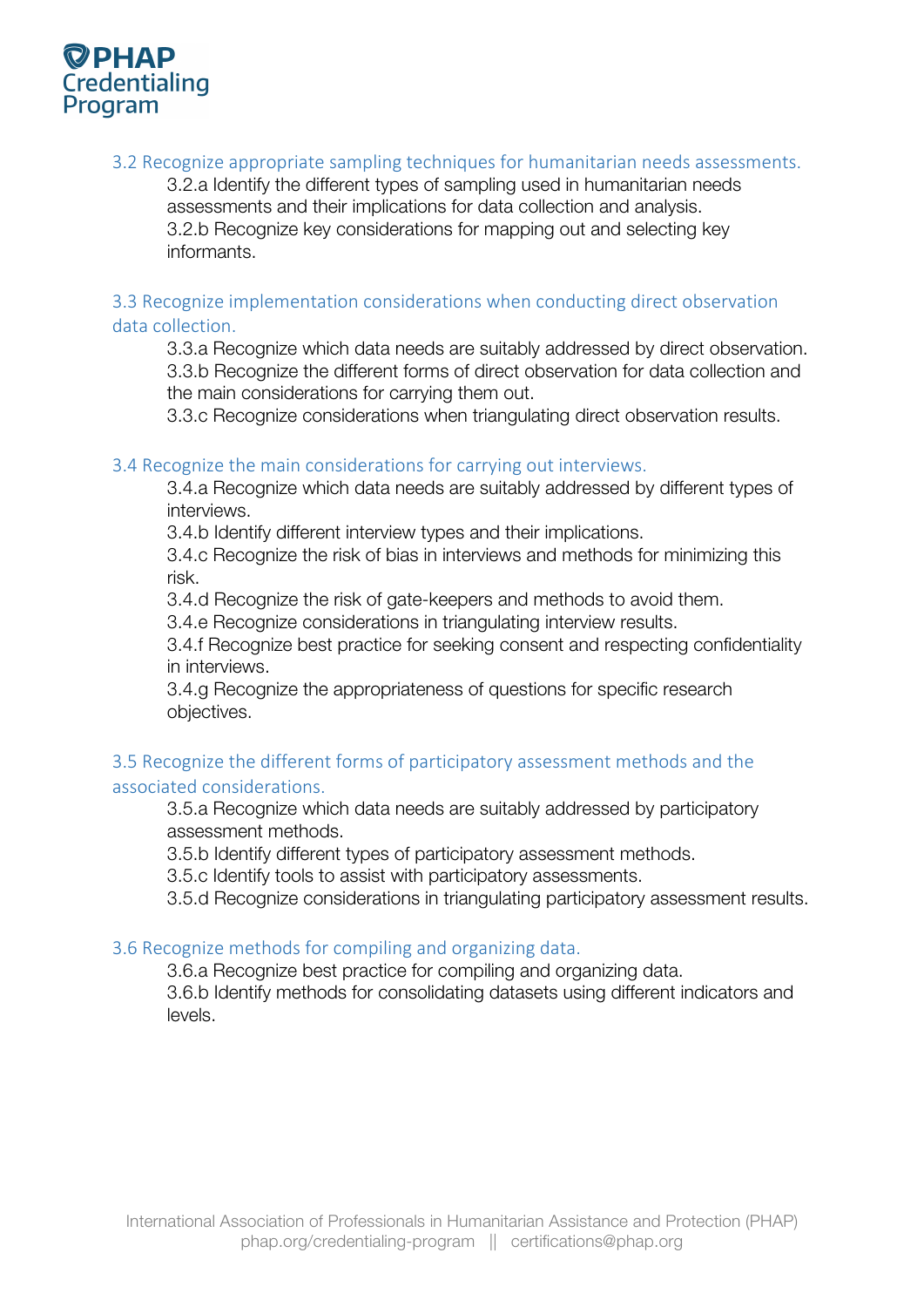

#### Domain 4: Analytical frameworks and assessment reporting

*Humanitarian practitioners conducting needs assessments must be able to:* 

#### 4.1 Summarize data and compare subgroups using descriptive analytics.

- 4.1.a Identify key descriptive statistics and when to use them.
	- 4.1.b Develop an analysis plan for quantitative data.

#### 4.2 Recognize methods for interpreting and analyzing results.

4.2.a Recognize how explanatory, interpretive, and anticipatory analysis can be used to interpret assessment results.

4.2.b Recognize methods for involving other stakeholders in the analysis and interpretation of results.

#### 4.3 Recognize methods for validating assessment results with those affected by crisis.

4.3.a Recognize methods for validating assessment results with those affected by crisis.

#### 4.4 Describe an analysis in an easily understandable manner.

4.4.a Recognize different audience needs and modify presentation and analysis accordingly to maximize effective communication.

4.4.b Recognize appropriate ways for simplifying descriptions of methodology and limitations for different audiences and different types of assessments.

#### 4.5 Recognize appropriate channels for dissemination of results.

4.5.a Identify common opportunities for dissemination.

4.5.b Recognize how results can feed into online data sharing platforms.

#### Domain 5: Sector-specific needs assessments

*Humanitarian practitioners conducting needs assessments must be able to:*

#### 5.1 Recognize key terminology, indicators, thresholds and methodologies for assessing needs related to nutrition.

5.1.a Identify key terminology and concepts related to nutrition needs assessments.

5.1.b Identify key sources of information relevant to indicators, thresholds, and methodologies for assessing needs related to nutrition.

5.1.c Identify key sources of expertise for nutrition needs assessments.

5.1.d Recognize common challenges related to nutrition needs assessments.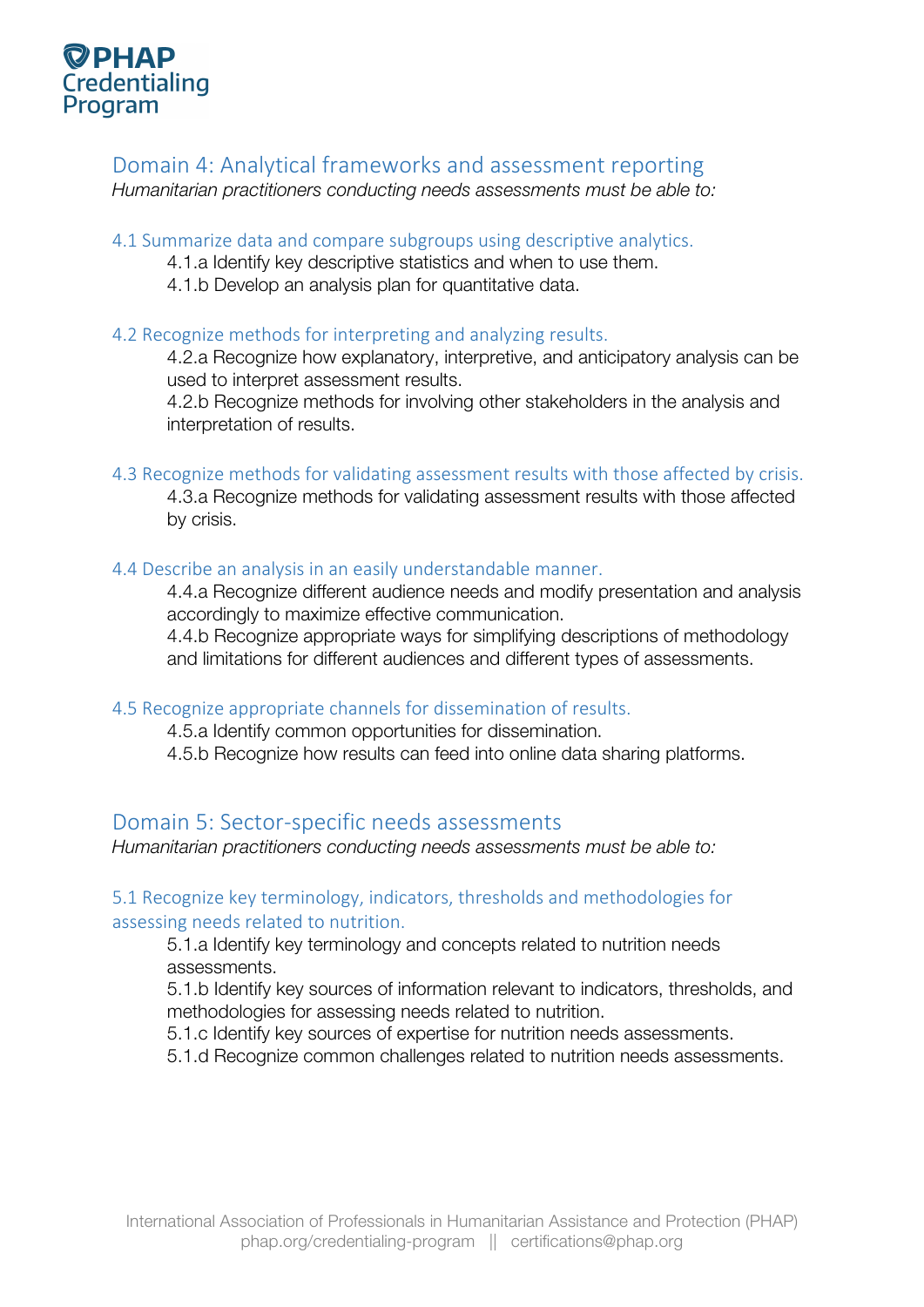

### 5.2 Recognize key terminology, indicators, thresholds and methodologies for

assessing needs related to food security.

5.2.a Identify key terminology and concepts related to food security needs assessments.

5.2.b Identify key sources of information relevant to indicators, thresholds, and methodologies for assessing needs related to food security.

5.2.c Identify key sources of expertise for food security needs assessments. 5.2.d Recognize common challenges related to food security needs assessments.

#### 5.3 Recognize key terminology, indicators, thresholds and methodologies for assessing needs related to health.

5.3.a Identify key terminology and concepts related to health assessments. 5.3.b Identify key sources of information relevant to indicators, thresholds, and methodologies for assessing needs related to health.

5.3.c Identify key sources of expertise for health needs assessments.

5.3.d Recognize common challenges related to health needs assessments.

#### 5.4 Recognize key terminology, indicators, thresholds and methodologies for assessing needs related to water, sanitation, and hygiene.

5.4.a Identify key terminology and concepts related to WASH assessments. 5.4.b Identify key sources of information relevant to indicators, thresholds, and methodologies for assessing needs related to WASH.

5.4.c Identify key sources of expertise for WASH needs assessments.

5.4.d Recognize common challenges related to WASH needs assessments.

#### 5.5 Recognize key terminology, indicators, thresholds and methodologies for assessing needs related to shelter.

5.5.a Identify key terminology and concepts related to shelter assessments. 5.5.b Identify key sources of information relevant to indicators, thresholds, and methodologies for assessing needs related to shelter.

5.5.c Identify key sources of expertise for shelter needs assessments.

5.5.d Recognize common challenges related to shelter needs assessments.

#### 5.6 Recognize key terminology, indicators, thresholds and methodologies for assessing needs related to education.

5.6.a Identify key terminology and concepts related to education.

5.6.b Identify key sources of information relevant to indicators, thresholds, and methodologies for assessing needs related to education.

5.6.c Identify key sources of expertise for education needs assessments.

5.6.d Recognize common challenges related to education needs assessments.